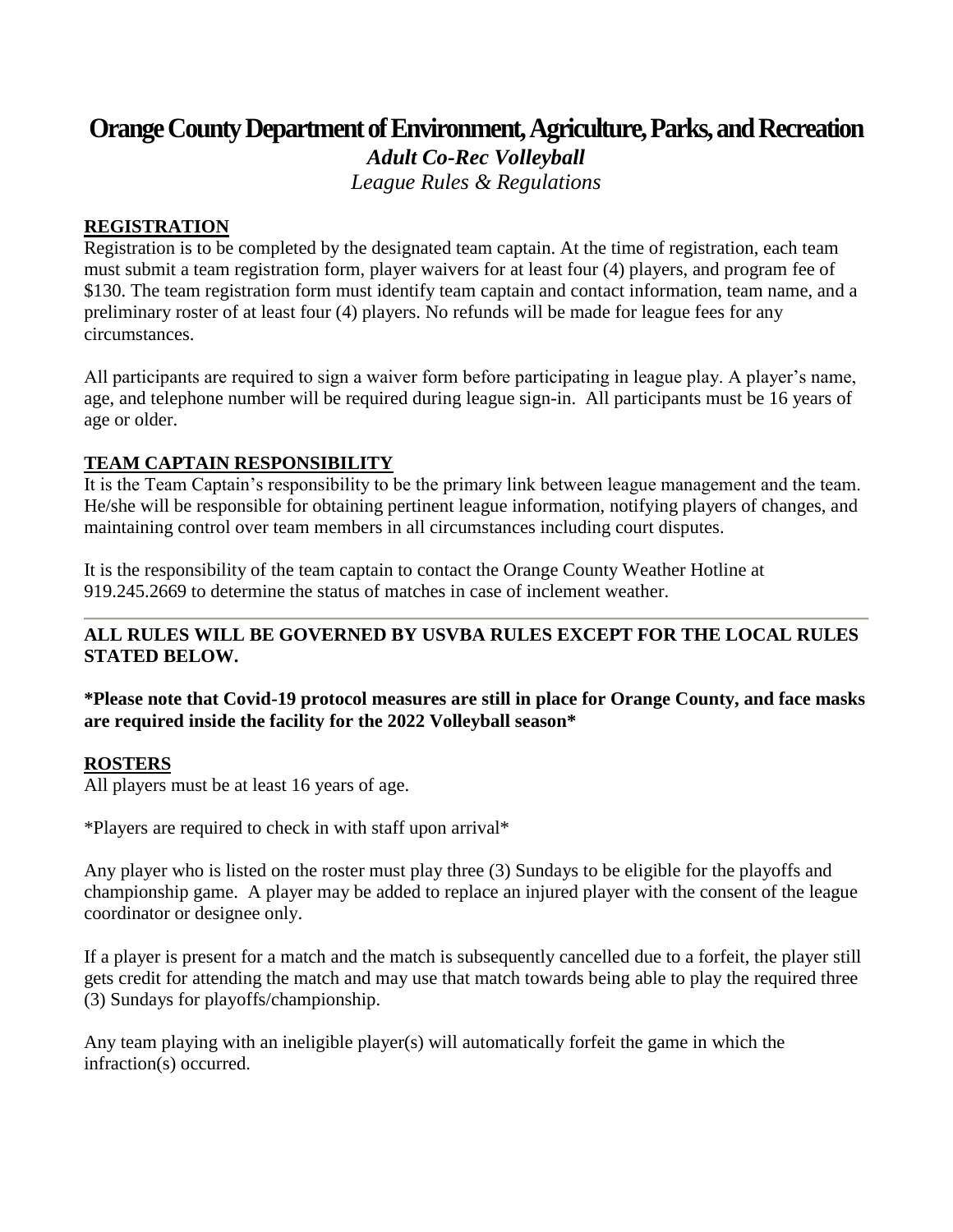At all times, a team must field a minimum of four (4) eligible players on the court and maximum of six (6). Teams may play in the following ratios:

- 4 players no more than 3 males on the court (at least 1 female)
- 5 players no more than 3 males on the court (at least 2 females)
- 6 players no more than 4 males on the court (at least 2 females)

Teams may not hold out players in order to play with fewer than six (6) players. (This is a 6-on-6 league.)

A team may consist of up to twelve (12) players.

Roster will be final by a team's third  $(3<sup>rd</sup>)$  weekend  $(6<sup>th</sup>$  match) of the season, after which, no player may be added.

All Captains are responsible on the first match to submit his/her entire roster.

## **EQUIPMENT**

Net height shall be set at  $7'11^{5/8}$ ". Its height is measured from the center of the playing court.

## **MATCH RULES FORMAT**

Matches will be played every Sunday afternoon at the Orange County Department of Environment, Agriculture, Parks, and Recreation Central Recreation Center. Matches will be scheduled between 9:00 a.m. and 5:00 p.m.

Starting the match – A coin flip will decide side and serve for the first and third games of each match. The team listed first on the schedule will call the flip.

Scoring – A rally is the sequence of playing actions from the moment of the service hit by the server until the ball is out of play. A completed rally is the sequence of playing actions that result in the award of a point.

If the serving team wins a rally, it scores a point and continues to serve. If the receiving team wins a rally, it scores a point and it must serve next.

Using the rally scoring system, a team must win two out of three games. The winner of games one and two is the team that scores twenty-five (25) points and is ahead by two (2) or the first team to thirty (30) points. In the case of a 1-1 tie, the deciding set is played to fifteen (15) points. For the deciding set, the team does not have to be ahead by two (2).

Substitutions – Substitutions will be unlimited to the number of times a player may enter a game. A player must re-enter in the same place in the rotation each time throughout the game.

A team may use the rotation system prior to the start of each game and must continue the rotation throughout the game. Players must rotate in and out in the same order.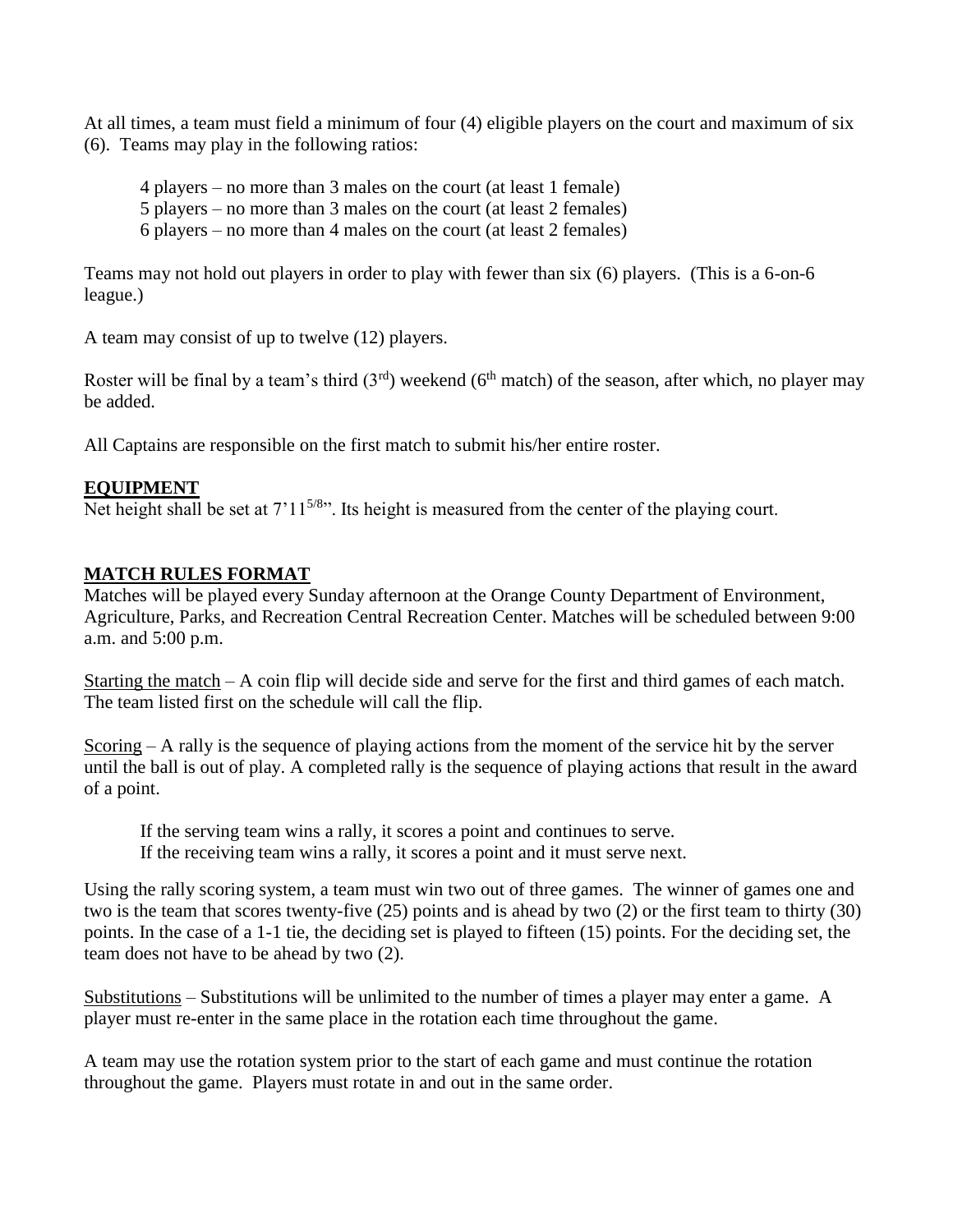Playing Rules – At the start of the game, the serving team will signal readiness to play and give a verbal or visible signal to start.

Double hits, lifts, carries, and throws are illegal and will be called as such.

Players may not block or spike a serve.

Players cannot touch the net during play.

Players may not go completely under the net and play the ball. A player may touch the opponent's court with a foot, provided that some part of the penetrating foot remains in contact with the centerline and does not interfere with play.

Net serve scoring is legal; meaning any ball that is served and makes contact with the net, falling inbounds in the opposing court is a legal serve and should be played by the receiving team.

Playing areas shall be changed at the end of each game.

The ball may be played from the net.

The ball is playable when it passes inside the poles. If any part of the ball touches or goes over the poles, it is out of bounds.

A player may go outside the court to play a ball.

A player may retrieve a ball that has entered a non-playing area provided some part of the player's body is touching the playing surface when contact is made with the ball. After playing the ball, the player may enter any non-playing area except for an adjacent court where competition is scheduled or occurring.

When competition is occurring or scheduled on an adjacent court, it is a fault for a player to enter the adjacent court before, while, or after playing the ball.

Teams will be given a five (5) minute warm-up time prior to the first game in a match only.

Teams will be given two (2) minutes in between games.

A player may have more than one (1) toss attempt when serving.

Players have eight (8) seconds to serve.

A block contact is not counted as a team hit. The first hit after the block may be executed by any player, including the one who has touched the ball during the block.

Each team is allowed two (2) 30-second timeouts per match.

The ball may contact the rafters unless it crosses the plane of the net into the opponent's court.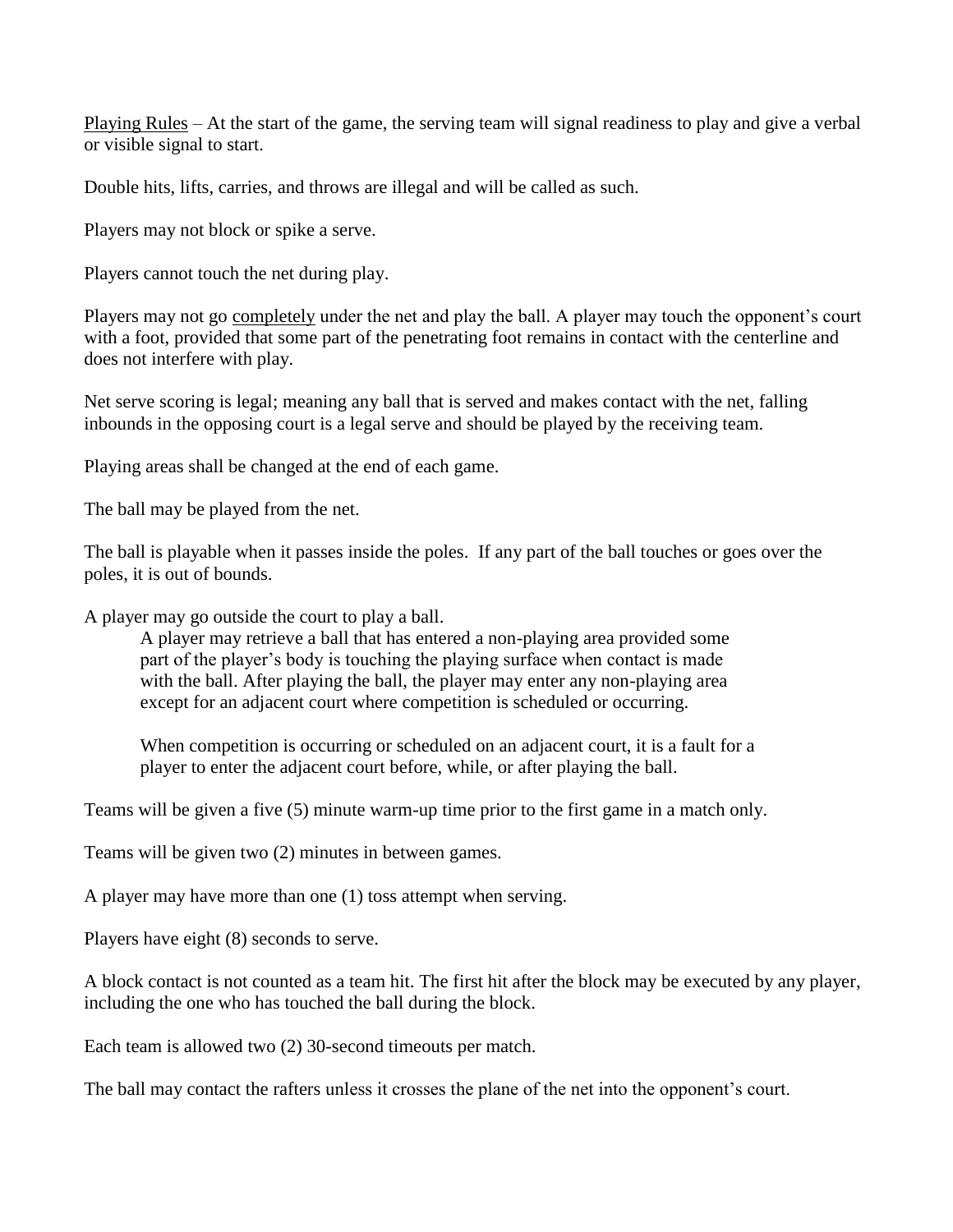A ball is out of play if it contacts the ceiling or over- head objects over non-playing areas.

A ball is out of play and a play over is directed if the ball comes to rest on an overhead object above the team's playing area and is still a playable ball.

# **TOURNAMENT**

A double-elimination tournament will be played at the end of the season.

Ties in league standing will be broken based first on head-to-head play and then if the teams are still tied, a coin flip will determine the winner.

## **AWARDS/PRIZES**

Regular Season Champion – Team gift certificate will be given to a local establishment (\$25) Regular Season  $2<sup>nd</sup>$  Place – Team gift certificate will be given to a local establishment (\$15) Regular Season  $3<sup>rd</sup>$  Place – Team gift certificate will be given to a local establishment (\$10) Tournament Champion – Team gift certificate will be given to a local establishment (\$30) Tournament Runner-up – Team gift certificate will be given to a local establishment (\$20)

## **FORFEITS**

Should a team forfeit three (3) matches during the season; the team in question will be eliminated from playoff competition.

There will be a ten (10) minute grace period for match games as follows:

- No legal team by 10 minutes after, game 1 is forfeit.
- No legal team by 20 minutes after, game 2 is forfeit.
- No legal team by 30 minutes after, game 3 is forfeit.

If the minimum number of participants is not present for either team, at game time, a double forfeit will be declared. To obtain a win by forfeit, the required number of participants must be present and ready to play at the scheduled game time.

#### **GENERAL RULES**

No jewelry is allowed (i.e. chains, watches, earrings etc.)

Any schedule changes will not be made after the schedule has been printed. Games will not be rescheduled.

No game shall be arbitrarily postponed, except in the cases of extreme emergency as approved by the league coordinator or whereby the playing surface shall be considered unfit for play. On days when inclement weather or otherwise unforeseen circumstances may necessitate canceling games, a decision will be made when possible by 8:00 a.m. on the day of the scheduled game. A good faith effort will be made to notify captains of such a cancellation. However, captains and players should call the sports hotline for cancellation information at 919.245.2669.